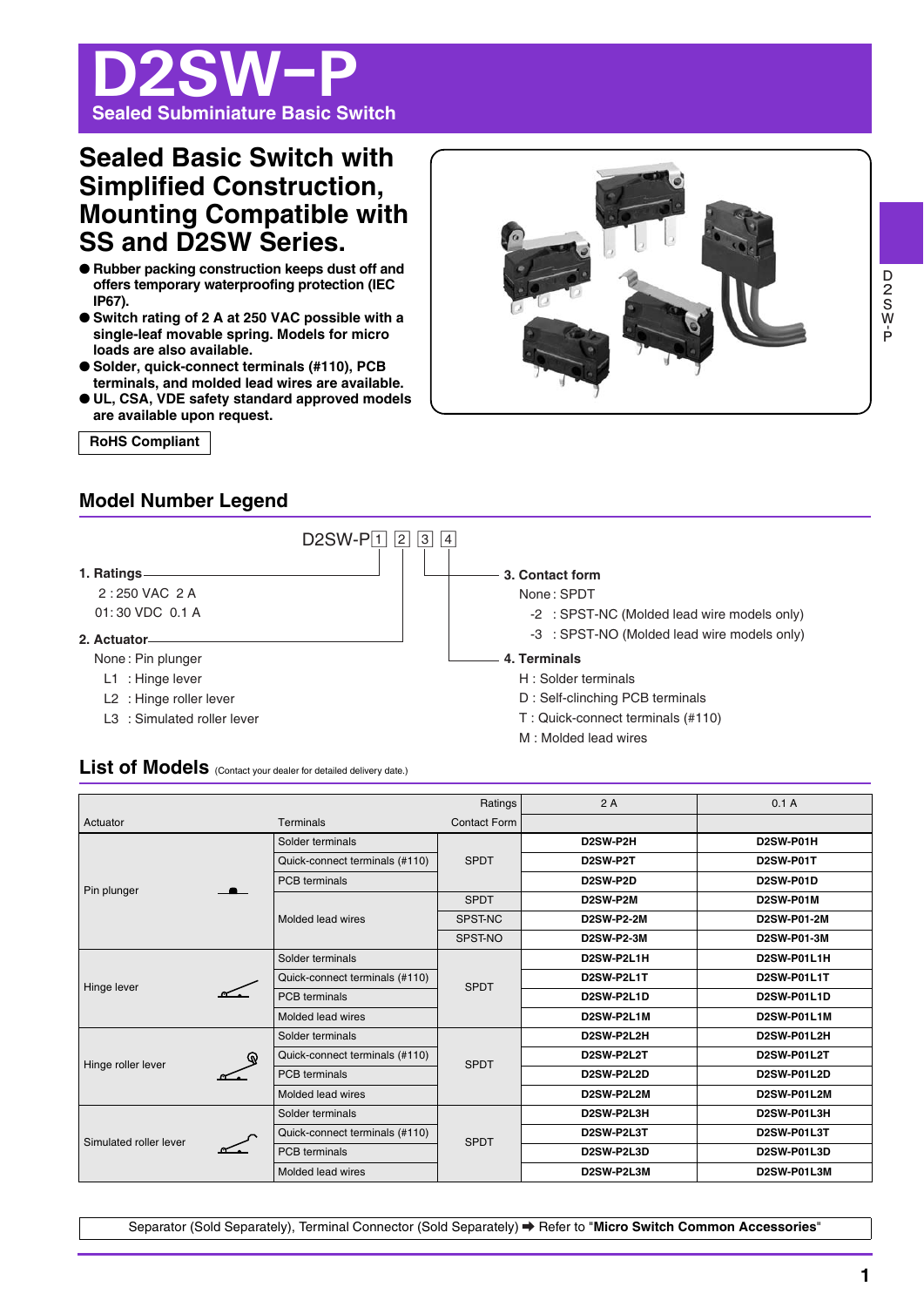# **Contact Form**







# **Contact Specifications**

| Item                                          | Model                | D2SW-P2 models  | D2SW-P01 models |  |
|-----------------------------------------------|----------------------|-----------------|-----------------|--|
|                                               | Specification        | Rivet           | Crossbar        |  |
| Contact                                       | Material             | Silver          | Gold alloy      |  |
|                                               | Gap (Standard value) | $0.5$ mm        |                 |  |
| N <sub>C</sub><br>Inrush                      |                      | 6 A max.        |                 |  |
| current                                       | <b>NO</b>            |                 |                 |  |
| Minimum applicable load<br>(reference value)* |                      | 160 mA at 5 VDC | 1 mA at 5 VDC   |  |

\* Please refer to "●**Using Micro Loads**" in "**Precautions**" for more information on the minimum applicable load.

# **Approved Safety Standards**

The items shown in the **"List of Models"** are not standard approved models.

Consult your OMRON sales representative for specific models with standard approvals.

**UL (UL61058-1)/cUL (CSA C22.2 No.61058-1) VDE** (**EN61058-1)** 

| Model<br>Rated voltage |  | D <sub>2</sub> SW-P <sub>2</sub> | <b>D2SW-P01</b> |
|------------------------|--|----------------------------------|-----------------|
| <b>125 VAC</b>         |  | $\blacksquare$                   | 0.1 A           |
| <b>250 VAC</b>         |  | 2 A                              | ٠               |
| 30 VDC                 |  | 2 A                              | 0.1 A           |

# **models only)**

● **SPST-NO (Molded lead wire** 



The color in parentheses indicates the color of the lead wire.

# **Ratings**

| Model           | Rated voltage  | Resistive load |  |
|-----------------|----------------|----------------|--|
| D2SW-P2 models  | <b>250 VAC</b> | 2A             |  |
|                 | 30 VDC         |                |  |
| D2SW-P01 models | 125 VAC        | 0.1A           |  |
|                 | 30 VDC         |                |  |

Note. The above rating values apply under the following test conditions. (1) Ambient temperature: 20±2°C

(2) Ambient humidity: 65±5%

(3) Operating frequency: 20 operations/min

| Rated voltage  | Model | D <sub>2</sub> SW-P <sub>2</sub> | <b>D2SW-P01</b>          |
|----------------|-------|----------------------------------|--------------------------|
| <b>125 VAC</b> |       | ٠                                | 0.1A                     |
| <b>250 VAC</b> |       | 2 A                              | $\overline{\phantom{0}}$ |
| 30 VDC         |       | 2 A                              | 0.1A                     |

Testing conditions: 5E4 (50,000 operations) T55 (0°C to 55°C)

# **Characteristics**

| Item<br>Model                                   |                                                                   | D2SW-P2 models<br>D2SW-P01 models                                                                    |                                             |  |  |
|-------------------------------------------------|-------------------------------------------------------------------|------------------------------------------------------------------------------------------------------|---------------------------------------------|--|--|
| Permissible operating speed                     |                                                                   | 0.1 mm to 500 mm/s (for pin plunger models)                                                          |                                             |  |  |
| Mechanical<br>Permissible operating             |                                                                   | 120 operations/min                                                                                   |                                             |  |  |
| frequency                                       | Electrical                                                        | 30 operations/min                                                                                    |                                             |  |  |
| Insulation resistance                           |                                                                   | 100 MΩ min. (500 VDC with insulation tester)                                                         |                                             |  |  |
| Contact resistance                              | <b>Terminal models</b>                                            | 50 m $\Omega$ max.                                                                                   | 100 m $\Omega$ max.                         |  |  |
| (initial value)                                 | Molded lead wire models                                           | 100 m $\Omega$ max.                                                                                  | 150 m $\Omega$ max.                         |  |  |
|                                                 | Between terminals of the<br>same polarity                         | 1.000 VAC 50/60 Hz for 1 min                                                                         | 600 VAC 50/60 Hz for 1 min                  |  |  |
| Dielectric strength *1                          | Between current-carrying<br>metal parts and ground                | 1.500 VAC 50/60 Hz for 1 min                                                                         |                                             |  |  |
|                                                 | Between each terminals<br>and non-current-carrying<br>metal parts | 1.500 VAC 50/60 Hz for 1 min                                                                         |                                             |  |  |
| Vibration resistance *2                         | Malfunction                                                       | 10 to 55 Hz, 1.5-mm double amplitude                                                                 |                                             |  |  |
| Shock resistance                                | <b>Destruction</b>                                                | 1,000 m/s <sup>2</sup> {approx. 100G} max.                                                           |                                             |  |  |
|                                                 | Malfunction *2                                                    | 300 m/s <sup>2</sup> {approx. 30G} max.                                                              |                                             |  |  |
| Durability *3                                   | Mechanical                                                        | 1,000,000 operations min. (60 operations/min)                                                        |                                             |  |  |
|                                                 | Electrical                                                        | 50,000 operations min. (20 operations/min)                                                           | 200,000 operations min. (20 operations/min) |  |  |
|                                                 | <b>Terminal models</b>                                            | IEC IP67 (excluding the terminals on terminal models)                                                |                                             |  |  |
| Degree of protection<br>Molded lead wire models |                                                                   | IEC IP67                                                                                             |                                             |  |  |
| Degree of protection against electric shock     |                                                                   | Class I                                                                                              |                                             |  |  |
| Ambient operating temperature                   |                                                                   | -20 $\degree$ C to +70 $\degree$ C (at ambient humidity of 60% max.) (with no icing or condensation) |                                             |  |  |
| Ambient operating humidity                      |                                                                   | 85% max. (for $+5$ to $+35^{\circ}$ C)                                                               |                                             |  |  |
| Weight                                          |                                                                   | Approx. 2 g (for pin plunger models with terminals)                                                  |                                             |  |  |

Note. The data given above are initial values.<br>\*1 The dielectric strength shown in the tab

\*1. The dielectric strength shown in the table indicates values for models with a Separator.

The values are at Free Position and Total Travel Position values for pin plunger, and Total Travel Position value for lever. Close or open circuit of contact is 1 ms max.

\*3. For testing conditions, consult your OMRON sales representative.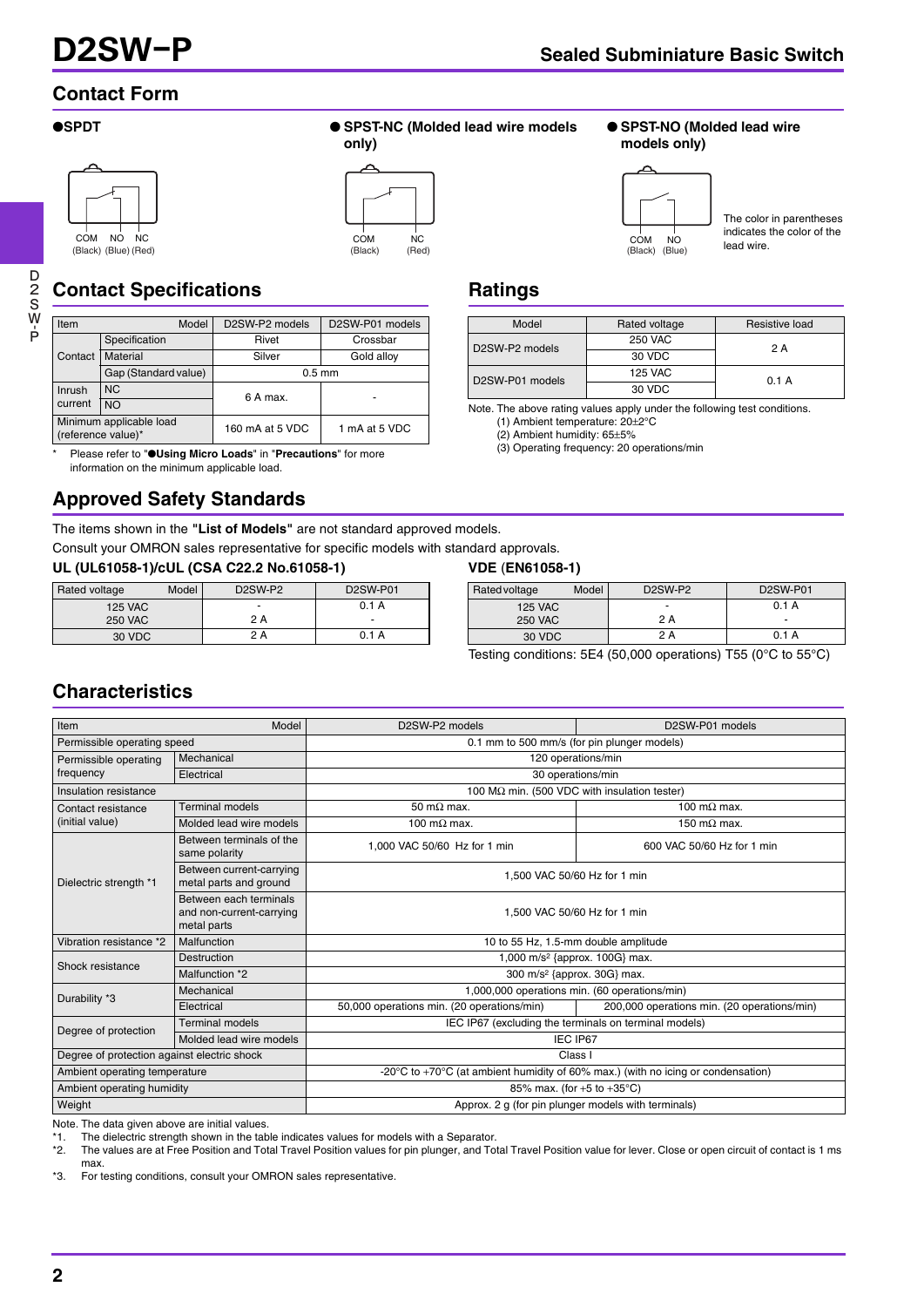$6.4 + 0.2$ 

# **Terminals and Shapes (Unit: mm)**



# ●**PCB terminals**



# **<PCB Mounting Dimensions (Reference)>**



# ●**Solder terminals** ●**Solder terminals** (#110)



## ●**Molded lead wires**



# **Mounting Holes (Unit: mm)**

2-M2.3 screw holes  
\n
$$
- \underbrace{\qquad \qquad }_{\leftarrow 9.5^{\pm 0.1} \rightarrow}
$$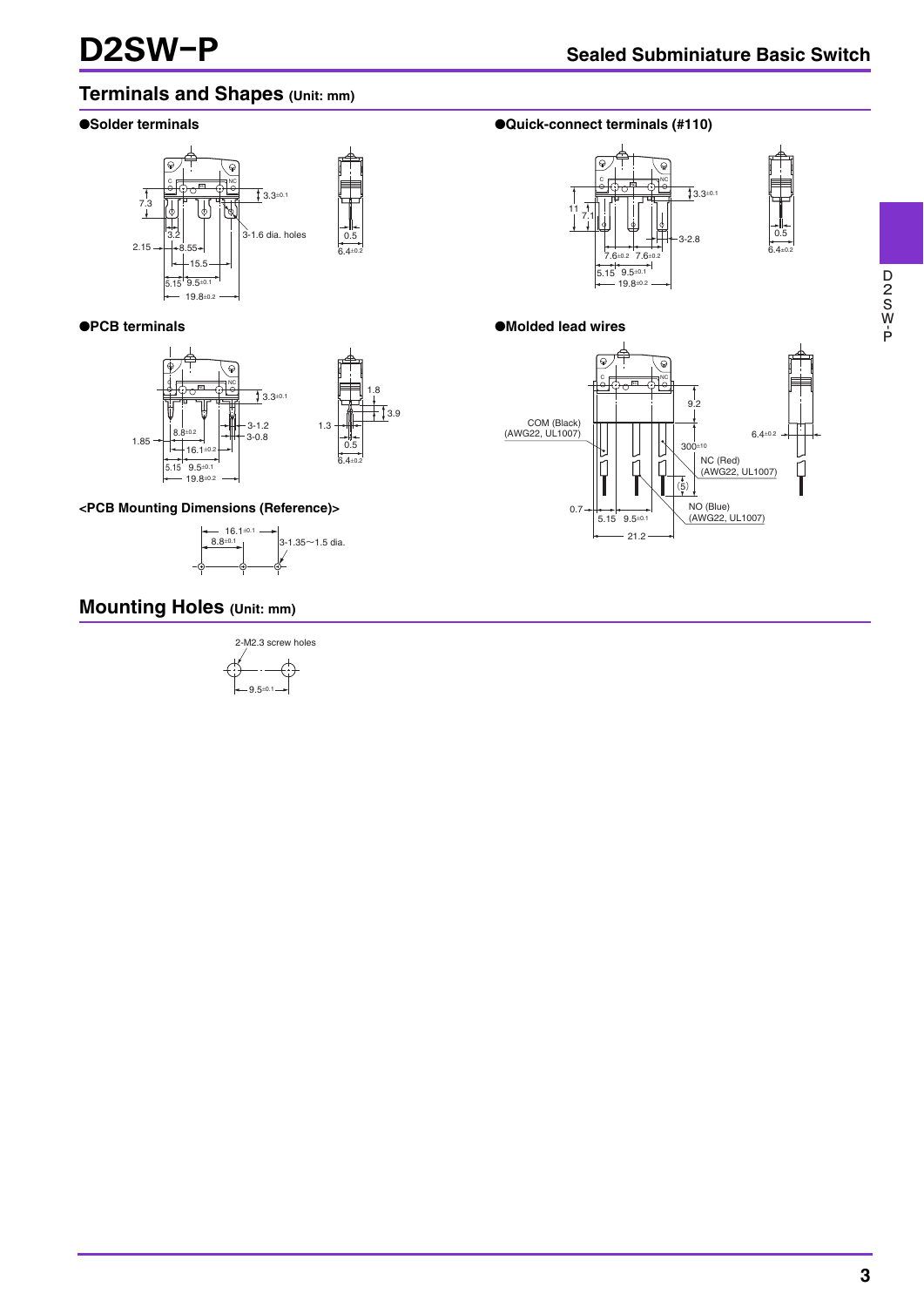# **Dimensions (Unit: mm) / Operating Characteristics**

The illustrations and drawings are for solder terminal models.

Refer to "**Terminals and Shapes**" of previous page for details on models with quick-connect terminals (#110) or PCB terminals or molded lead wires. The @ in the model number is for the contact form code or the terminal code. See the "**List of Models**" for available combinations of models.



0.5 6.4±0.2

0.5

0.5  $6.4+0.2$ 

**D2SW**





| Model<br>Operating characteristics                |           |      | D2SW-P2L1<br>D2SW-P01L1 |
|---------------------------------------------------|-----------|------|-------------------------|
| <b>Operating Force</b>                            | OF        | Max. | $0.6 N \{61 gf\}$       |
| <b>Releasing Force</b>                            | <b>RF</b> | Min. | $0.05 N {5 of}$         |
| Overtravel                                        | OT        | Min. | $0.8$ mm                |
| <b>Movement Differential</b>                      | <b>MD</b> | Max. | $0.8$ mm                |
| <b>Free Position</b><br><b>Operating Position</b> | FP.<br>OP | Max. |                         |

#### ●**Hinge Roller Lever Models D2SW-P2L2**@@ **D2SW-P01L2**@@



| Operating characteristics    |           | Model | D2SW-P2L2<br>D2SW-P01L2 |
|------------------------------|-----------|-------|-------------------------|
| <b>Operating Force</b>       | OF        | Max.  | $0.6 N \{61 gf\}$       |
| <b>Releasing Force</b>       | RF        | Min   | $0.05 N {5 of}$         |
| Overtravel                   | ΩT        | Min   | $0.8$ mm                |
| <b>Movement Differential</b> | <b>MD</b> | Max   | $0.8$ mm                |
| <b>Free Position</b>         | FP        | Max   | 19.3 mm                 |
| <b>Operating Position</b>    | Pר        |       | $14.5 \pm 0.8$ mm       |

## ●**Simulated Roller Lever Models D2SW-P2L3**

**D2SW-P01L3**@@



| Operating characteristics    |           | Model | D2SW-P2L3<br>D2SW-P01L3   |
|------------------------------|-----------|-------|---------------------------|
| <b>Operating Force</b>       | ΩF        | Max.  | $0.6 N \{61 \text{ qf}\}$ |
| <b>Releasing Force</b>       | <b>RF</b> | Min   | $0.05 N {5 of}$           |
| Overtravel                   | OT        | Min   | $0.8$ mm                  |
| <b>Movement Differential</b> | <b>MD</b> | Max.  | $0.8$ mm                  |
| <b>Free Position</b>         | <b>FP</b> | Max.  | 15.5 mm                   |
| <b>Operating Position</b>    | ΩP        |       | $10.7 + 0.8$ mm           |

Note 1. Unless otherwise specified, a tolerance of  $\pm 0.4$  mm applies to all dimensions. Note 2. The operating characteristics are for operation in the A direction  $($ .

**4**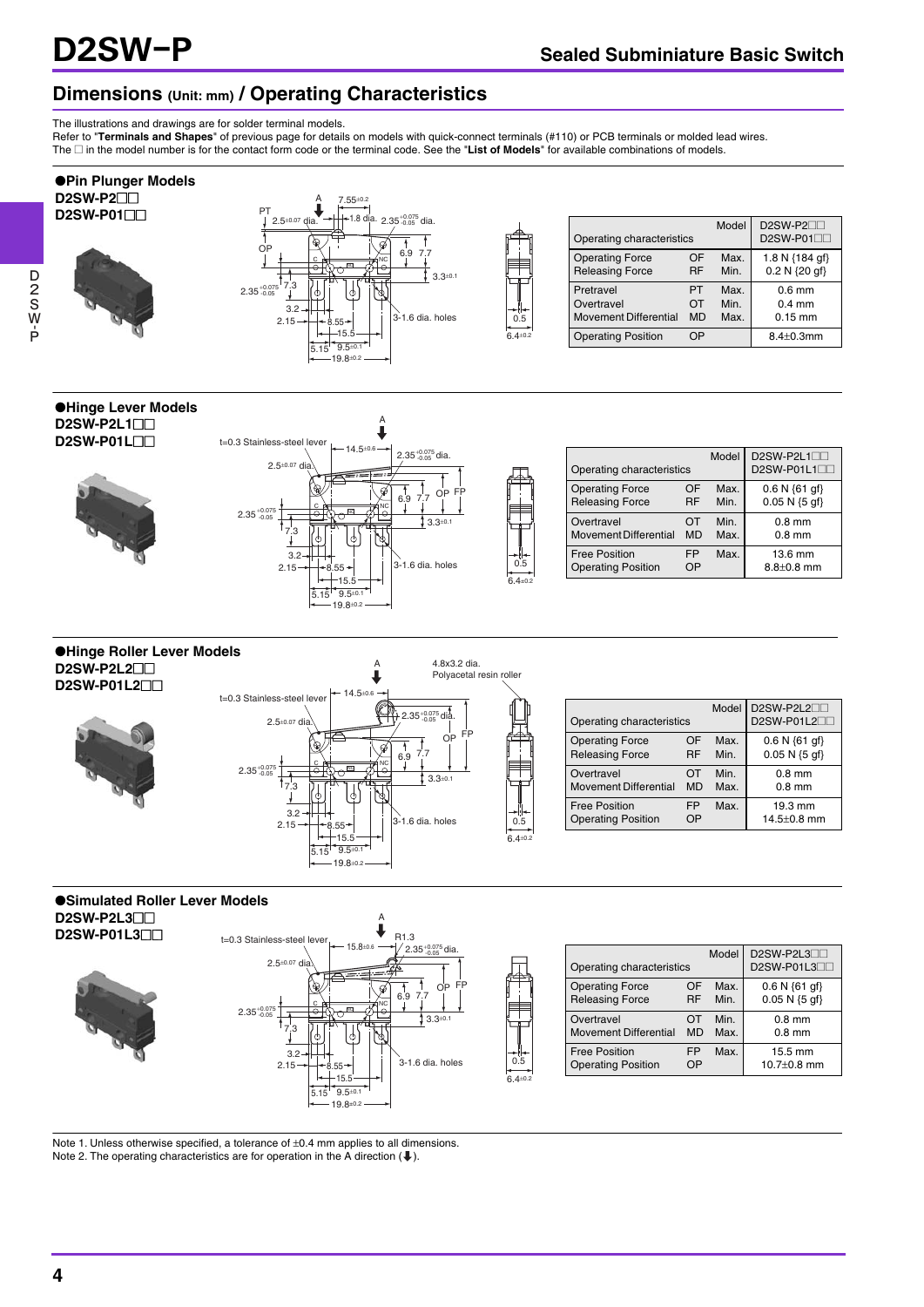# **Precautions**

## ★ **Please refer to "Basic Switches Common Precautions" for correct use.**

### **Cautions**

#### ●**Degree of Protection**

• Do not use this product in water.

Although this models satisfy the test conditions for the standard given below, this test is to check the ingress of water into the switch enclosure after submerging the Switch in water for a given time. Satisfying this test condition does not mean that the Switch can be used in water.

JIS C0920:

Degrees of protection provided by enclosures of electrical apparatus (IP Code)

IEC 60529:

Degrees of protection provided by enclosures (IP Code) Degree of protection: IP67

(check water intrusion after immersion for 30 min submerged 1 m underwater)

- Do not operate the Switch when it is exposed to water spray, or when water drops adhere to the Switch surface, or during sudden temperature changes, otherwise water may intrude into the interior of the Switch due to a suction effect.
- Prevent the Switch from coming into contact with oil and chemicals.

Otherwise, damage to or deterioration of Switch materials may result.

- Do not use the Switch in areas where it is exposed to silicon adhesives, oil, or grease, otherwise faulty contact may result due to the generation of silicon oxide.
- The environment-resistant performance of the switch differs depending on operating loads, ambient atmospheres, and installation conditions, etc. Please perform an operating test of the switch in advance under actual usage conditions.

### ●**Soldering**

• Connecting to Solder Terminals

When soldering the lead wire to the terminal, first insert the lead wire conductor through the terminal hole and then conduct soldering.

Complete the soldering at the iron tip temperature between 350 to 400°C within 3 seconds, and do not apply any external force for 1 minute after soldering. Soldering at a excessively high temperature or soldering for more than 3 s may deteriorate the characteristics of the Switch.

• Connecting to Quick-connect Terminals

Wire the quick-connect terminals (#110) with receptacles. Insert the terminals straight into the receptacles. Applying excessive external force laterally may cause deformation of terminals and may damage the housings.

• Connecting to PCB terminals

When using automatic soldering baths, we recommend soldering at 260±5°C within 5 seconds. Make sure that the liquid surface of the solder does not flow over the edge of the board.

When soldering terminals manually, complete the soldering at the iron tip temperature between 350 to 400°C within 3 seconds, and do not apply any external force for 1 minute after soldering. When applying solder, keep the solder away from the case of the Switch and do not allow solder or flux to flow into the case.

## ●**Side-actuated (Cam/Dog) Operation**

• When using a cam or dog to operate the Switch, factors such as the operating speed, operating frequency, push-button indentation, and material and shape of the cam or dog will affect the durability of the Switch. Confirm performance specifications under actual operation conditions before using the Switch in applications.

### **Correct Use**

#### ●**Mounting**

- Turn OFF the power supply before mounting or removing the Switch, wiring, or performing maintenance or inspection. Failure to do so may result in electric shock or burning.
- Use M2.3 mounting screws with plane washers or spring washers to securely mount the Switch.
	- Tighten the screws to a torque of 0.23 to 0.26 N·m {2.3 to 2.7 kgf·cm}. Exceeding the specified torque may result in deterioration of the sealing or damage.

#### ●**Operating Body**

• Use an operating body with low frictional resistance and of a shape that will not interfere with the sealing rubber, otherwise the plunger may be damaged or the sealing may deteriorate. With the pin plunger models, set the Switch so that the plunger can be pushed in from directly above. Since the plunger is covered with a rubber cap, applying a force from lateral directions may cause damage to the plunger or reduction in the sealing capability. Since the plunger is covered with a rubber cap, applying a force from lateral directions may cause damage to the plunger or reduction in the sealing capability.



### ●**Handling**

- Do not handle the Switch in a way that may cause damage to the sealing rubber.
- When handling the Switch, ensure that uneven pressure or, as shown in the following diagram, pressure in a direction other than the operating direction is not applied to the Actuator, otherwise the Actuator or Switch may be damaged, or durability may be decreased.



### ●**Wiring Molded Lead Wire Models**

• When wiring molded lead wire models, ensure that there is no force applied on the wire or that there are no sharp bends near the parts where the wire is drawn out.

Otherwise, damage to the Switch or deterioration in the sealing may result.